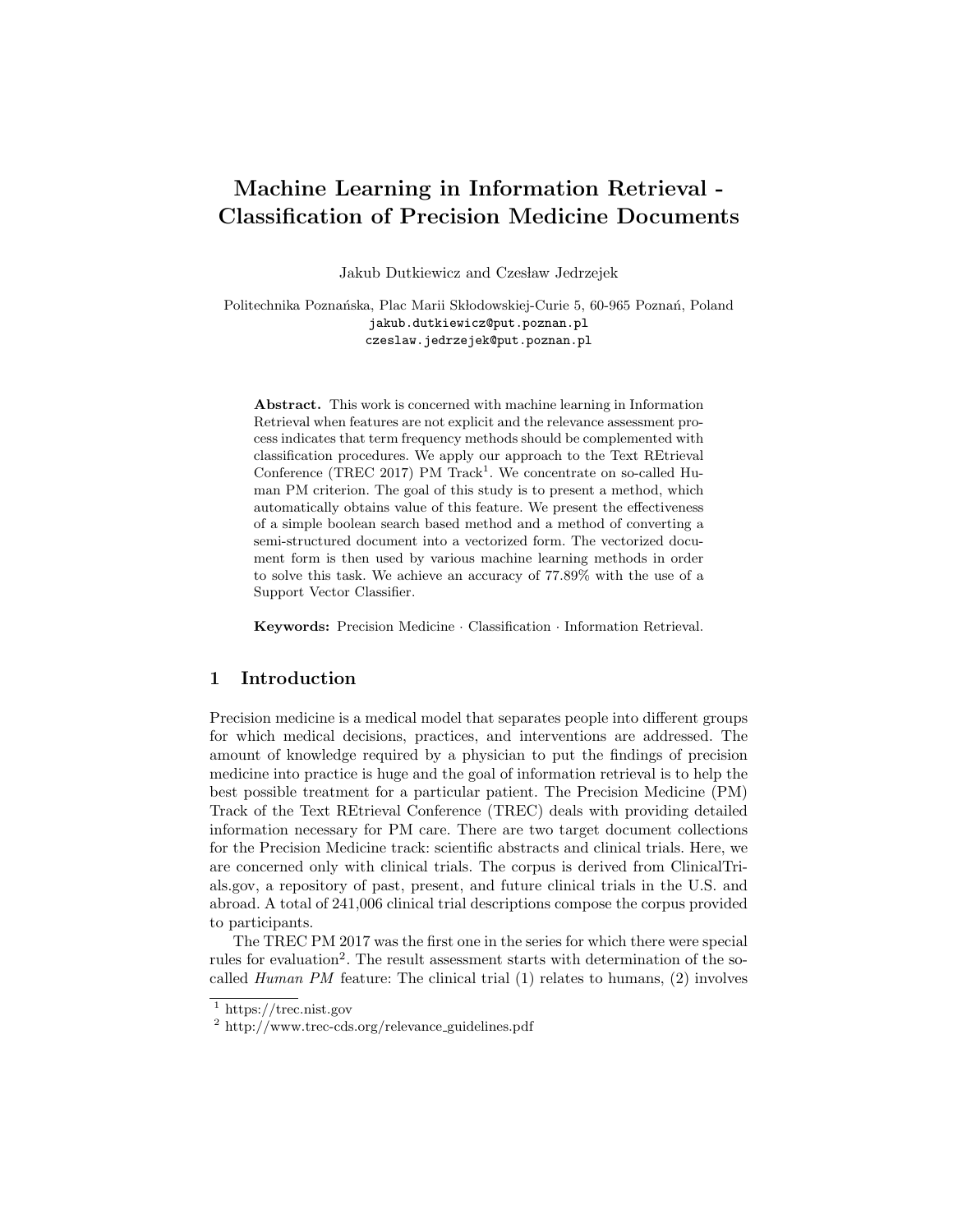#### J. Dutkiewicz and C. Jedrzejek 165

some form of cancer, (3) focuses on treatment, prevention, or prognosis of cancer, and (4) relates in some way to at least one of the genes in the topic[1]. In this study, we focus on determining the value of that feature using Boolean search and machine learning methods. This is one of the key features in determining the final relevance of the document. It is used by annotators in the process of assigning the relevance of a document. This study focuses solely on determining this feature value, not on the impact of the feature on the final ranking.

# 2 Related Work

In the original TREC PM 2017 track, the best overall results for clinical trials were achieved by the UD GU BioTM and UTDHLTRI teams. UTDHLTRI [2] used the Precision Medicine Drug Graph (PMDG) system, for both Topic Analysis and Topic Expansion. The works of UTDHLTRI are similar to this work, as the authors of this work use external resources in order to find synonymic forms of the query terms and thus expand the queries. A similar Boolean search, which is tested in our study, was applied by [3] for TREC PM 2021. Works of [4] make use of the task of classifying documents as either relevant or irrelevant to clinical studies. However, they put focus on scientific abstracts, instead of clinical trials. Clinical trials and scientific abstracs are quite different systems.

# 3 Method Overview

The classical Information Retrieval process is defined as a regression task. Given a set of queries and a corpus of documents, the task of the IR process is to assign a relevance score for each document-query pair. A ranking list is built upon the score assignments. Documents with a higher score are ranked higher than documents with a lower score. Contrarily to the regression-based Information Retrieval, the classification-based Information Retrieval task is to assign the relevance value of a document to each query. Relevance values are defined as a finite and discrete set of literals, which correspond to classes in the classification process. The TREC Precision Medicine challenge, in our opinion, is more fit to the classification-based Information Retrieval task. This is due to the welldefined relevance assessment process, which is conducted by human annotators.

### 3.1 Document Structure

Each processed document describes a clinical trial and is structured as a shallow tree. A root of the tree indicates that the document is in fact a clinical trial, while the leaves relate to specific fields of the trial, such as the title of the trial, its description, eligibility criteria, outcome of the clinical trial, etc. We categorize fields it is comprised of as either informative or non-informative. We do not perform any calculations on the non-informative fields. The informative fields include "brief title", "official title", "keywords", "condition", "summary",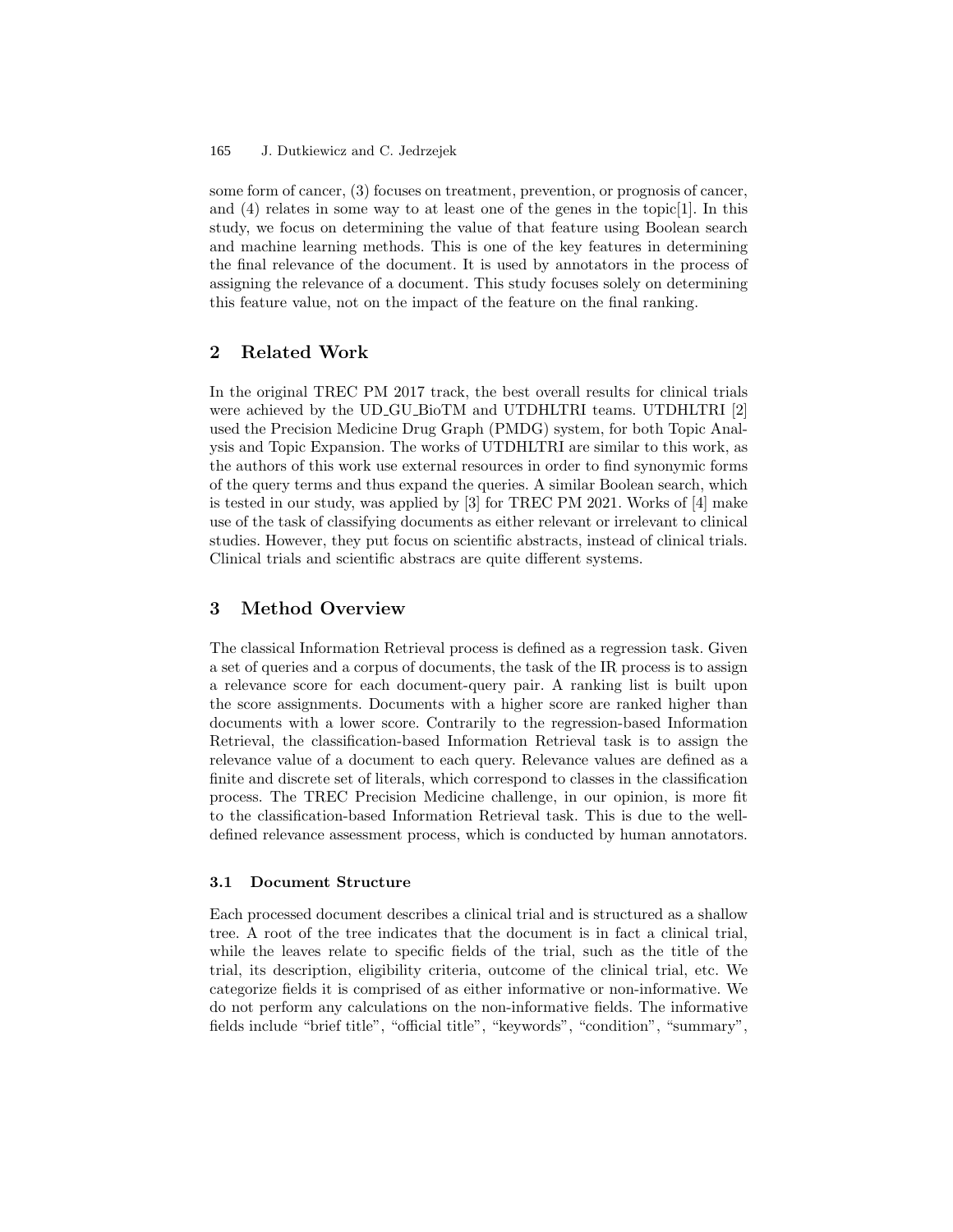"description", "intervention name", "eligibility criteria", "primary outcome", and "secondary outcome".

Another piece of information comes in a form of a topic. Each topic consists of four fields: "disease", "gene", "demographics" and "other". In the process of determining the Human PM feature of the document, only the "gene" field is relevant.

For each informative field, we create a dedicated processing function. The task of this function is to get to the informational portion of a field, tokenize the text value and return a list of tokens, of which the field is comprised. We preserve the information of the origin of the token by adding an adequate prefix to the token.

We first use processing functions to create a vector space for document vectors. Each unique token within the fields corresponds to a dimension within the space. We then use the processing functions in order to create a set of vectors for documents. If a document contains a word, which corresponds to a vector component, the value of that component is set to 1, it is set to 0 otherwise.

# 4 Conducted Experiments

We use an annotated sample of a Clinical Trials corpus. The entire sample consists of 13019 documents, out of which 3959 documents are annotated as Human PM. We use all of the positively annotated documents. We randomly pick 3959 documents annotated as Not PM in order to complement the dataset.

| Method             | Accuracy Precision Recall |                 |  |
|--------------------|---------------------------|-----------------|--|
| No expansion       | 66.25\%                   | 46.37\% 76.98\% |  |
| Gene name synonyms | 69.71\%                   | 63.52\% 72.50\% |  |
| Targetted drugs    | 68.50%                    | 57.89% 73.49%   |  |
| Drugs and genes    | 69.44\%                   | 68.00% 69.45%   |  |

Table 1. Evaluation of expansion methods for the Boolean Search classification.

We test the effectiveness of a Boolean Search for the classification. We create a set of dedicated queries, which consist of terms, which correspond four aspects of precision medicine. We expand the queries with use of the external tools, such as MeSH database <sup>3</sup> . We present the effectiveness of Boolean Search in Tab. 1.

We employ a set of classical machine learning methods in order to solve this task. In the implementation, we use the sklearn [5] library. We test the expansion methods described in the previous section. We use vectorized documents as an input and the PM class as an output of the classification procedure. Detailed information about the conducted experiment can be found in Tab. 2. It should be noted that used evaluation measures are dedicated for determining the quality

<sup>3</sup> https://www.ncbi.nlm.nih.gov/mesh/